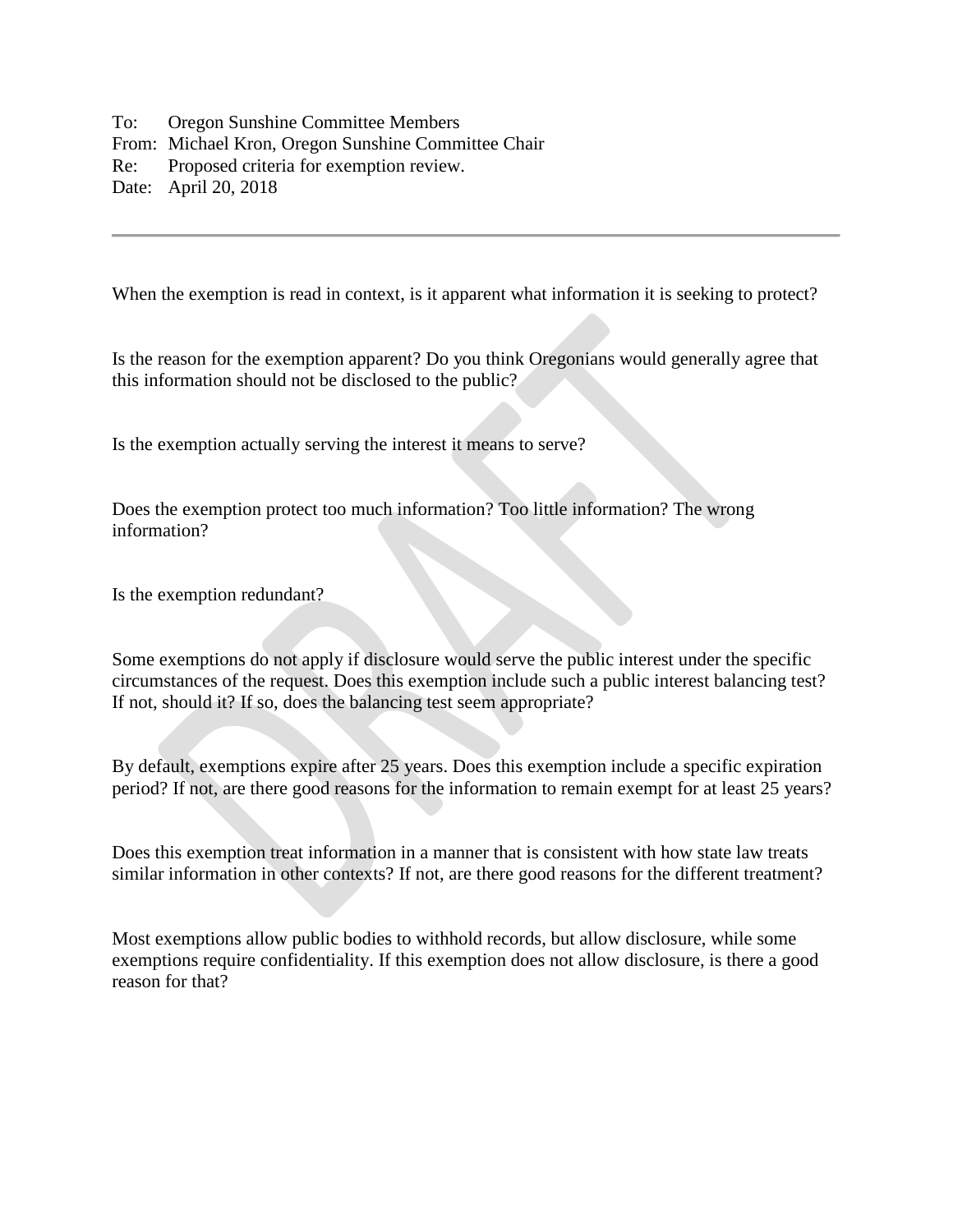# Maine Revised Statutes

# Title 1: GENERAL PROVISIONS Chapter 13: PUBLIC RECORDS AND PROCEEDINGS Subchapter 1-A: PUBLIC RECORDS EXCEPTIONS AND ACCESSIBILITY

### §434. Review of proposed exceptions to public records; accessibility of public records

1. Procedures before legislative committees. Whenever a legislative measure containing a new public records exception is proposed or a change that affects the accessibility of a public record is proposed, the joint standing committee of the Legislature having jurisdiction over the proposal shall hold a public hearing and determine the level of support for the proposal among the members of the committee. If there is support for the proposal among a majority of the members of the committee, the committee shall request the review committee to review and evaluate the proposal pursuant to subsection 2 and to report back to the committee of jurisdiction. A proposed exception or proposed change that affects the accessibility of a public record may not be enacted into law unless review and evaluation pursuant to subsections 2 and 2-B have been completed.

[ 2011, c. 320, Pt. D, §3 (AMD) .]

2. Review and evaluation. Upon referral of a proposed public records exception from the joint standing committee of the Legislature having jurisdiction over the proposal, the review committee shall conduct a review and evaluation of the proposal and shall report in a timely manner to the committee to which the proposal was referred. The review committee shall use the following criteria to determine whether the proposed exception should be enacted:

A. Whether a record protected by the proposed exception needs to be collected and maintained; [2003, c. 709, §3 (NEW).]

B. The value to the agency or official or to the public in maintaining a record protected by the proposed exception; [2003, c. 709, §3] (NEW).]

C. Whether federal law requires a record covered by the proposed exception to be confidential; [2003, c. 709, §3 (NEW).]

D. Whether the proposed exception protects an individual's privacy interest and, if so, whether that interest substantially outweighs the public interest in the disclosure of records; [2003, c. 709, §3 (NEW).]

E. Whether public disclosure puts a business at a competitive disadvantage and, if so, whether that business's interest substantially outweighs the public interest in the disclosure of records; [2003, c. 709, §3 (NEW).]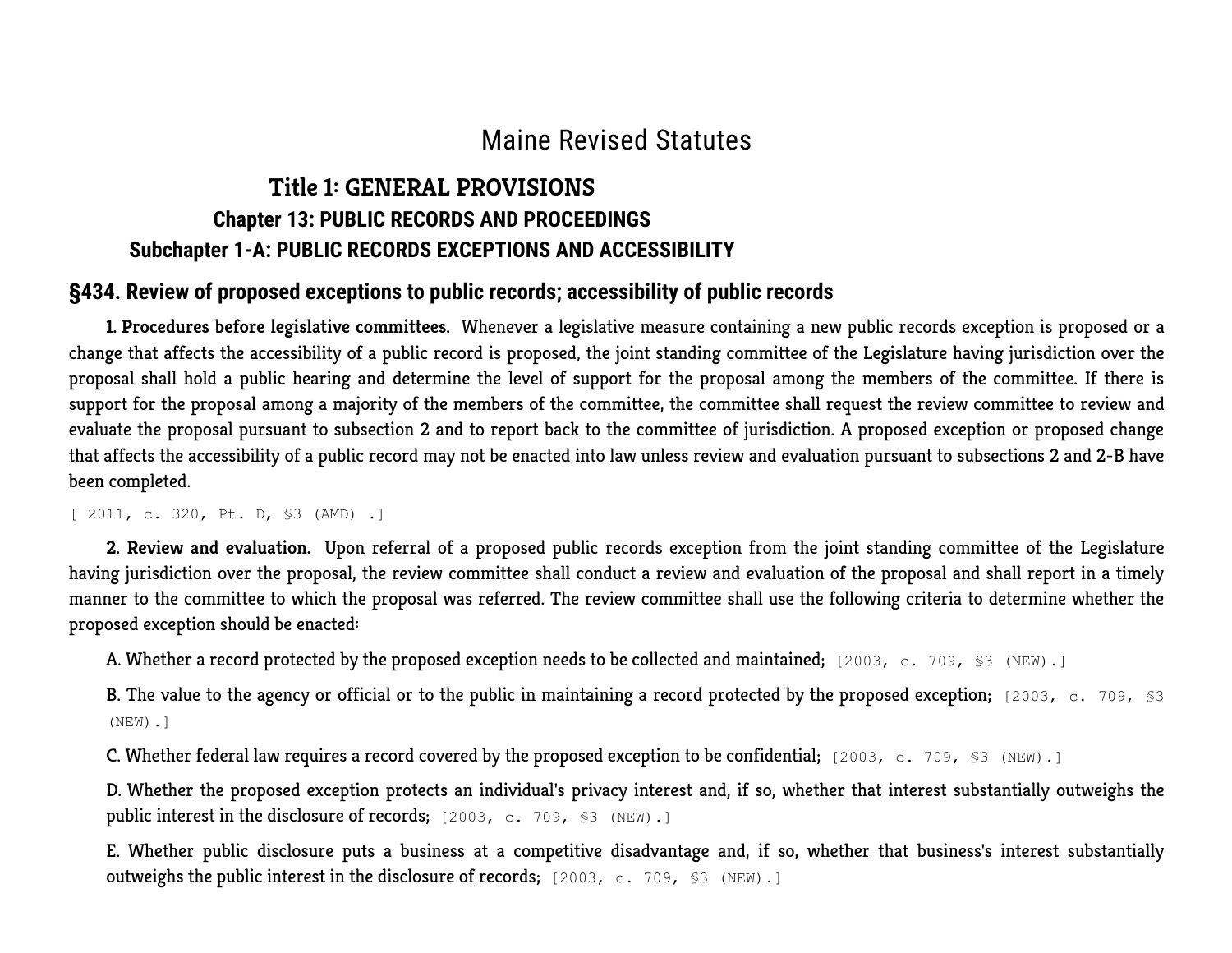F. Whether public disclosure compromises the position of a public body in negotiations and, if so, whether that public body's interest substantially outweighs the public interest in the disclosure of records; [2003, c. 709, \$3 (NEW).]

G. Whether public disclosure jeopardizes the safety of a member of the public or the public in general and, if so, whether that safety interest substantially outweighs the public interest in the disclosure of records; [2003, c. 709, \$3 (NEW).]

H. Whether the proposed exception is as narrowly tailored as possible; and  $[2003, c. 709, S3 (NEW).]$ 

I. Any other criteria that assist the review committee in determining the value of the proposed exception as compared to the public's interest in the record protected by the proposed exception. [2003, c. 709, §3 (NEW).]

[ 2003, c. 709, §3 (NEW) .]

2-A. Accountability review of agency or official. In evaluating each proposed public records exception, the review committee shall, in addition to applying the criteria of subsection 2, determine whether there is a publicly accountable entity that has authority to review the agency or official that collects, maintains or uses the record subject to the exception in order to ensure that information collection, maintenance and use are consistent with the purpose of the exception and that public access to public records is not hindered.

[ 2005, c. 631, §6 (NEW) .]

2-B. Accessibility of public records. In reviewing and evaluating whether a proposal may affect the accessibility of a public record, the review committee may consider any factors that affect the accessibility of public records, including but not limited to fees, request procedures and timeliness of responses.

[ 2011, c. 320, Pt. D, \$3 (NEW) .]

3. Report. The review committee shall report its findings and recommendations on whether the proposed exception or proposed limitation on accessibility should be enacted to the joint standing committee of the Legislature having jurisdiction over the proposal.

[ 2011, c. 320, Pt. D, §3 (AMD) .]

SECTION HISTORY 2003, c. 709, §3 (NEW). 2005, c. 631, §6 (AMD). 2011, c. 320, Pt. D, §3 (AMD).

> The Revisor's Office cannot provide legal advice or interpretation of Maine law to the public. If you need legal advice, please consult a qualified attorney.

Office of the Revisor of Statutes (mailto:webmaster\_ros@legislature.maine.gov) · 7 State House Station · State House Room 108 · Augusta, Maine 04333-0007 Page composed on 11/03/2017 01:22:09.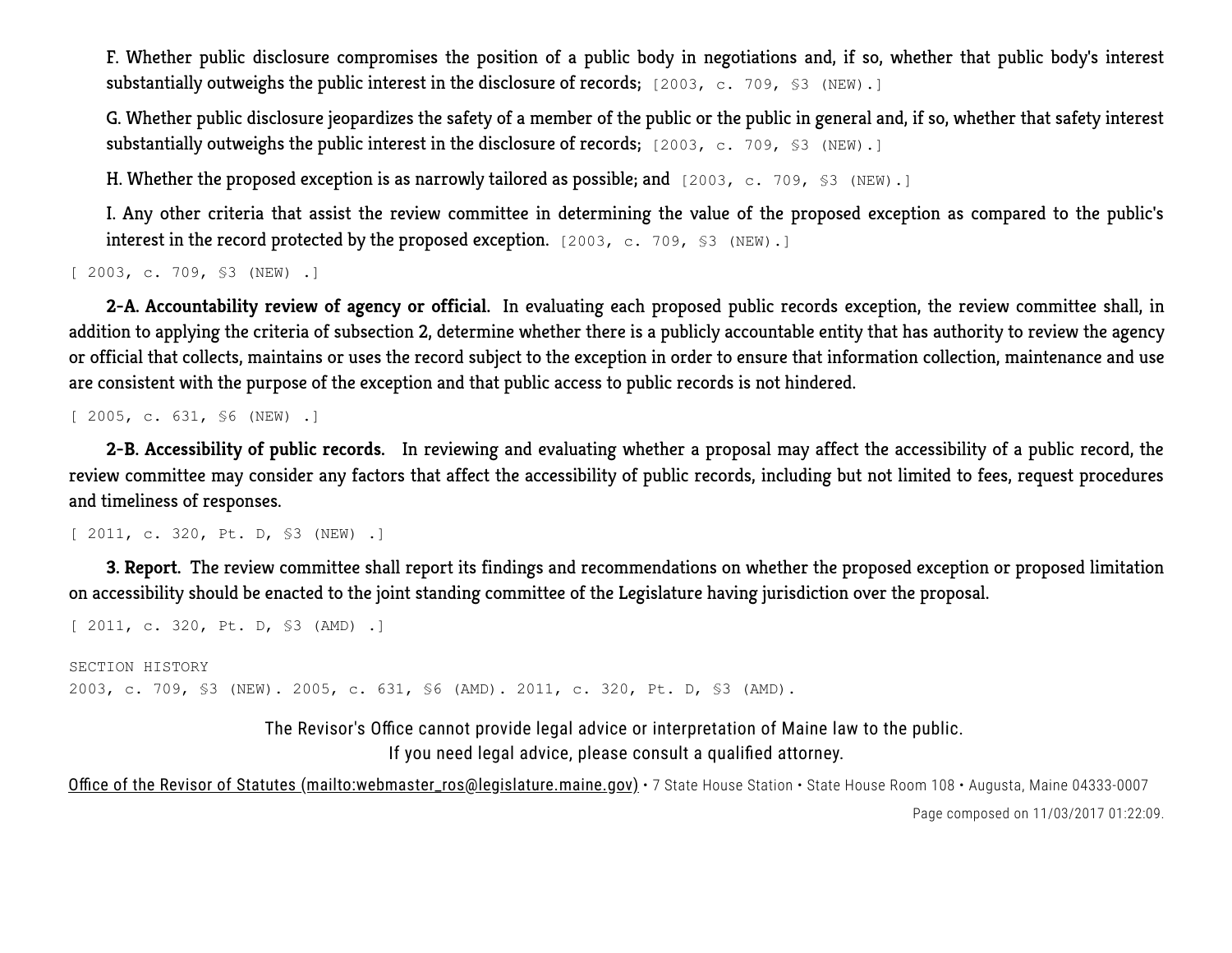HJR 96 FOIA STUDY, 2014 - 2016 Virginia Freedom of Information Advisory Council

# **FOIA RECORD Exemptions:**

**Criteria for measuring "appropriateness" of any exemption.**

\_\_\_\_\_\_\_\_\_\_\_\_\_\_\_\_\_\_\_\_\_\_\_\_\_\_\_\_\_\_\_\_\_\_\_\_\_\_\_\_\_\_\_\_\_\_\_\_\_\_\_\_\_

\_\_\_\_\_\_\_\_\_\_\_\_\_\_\_\_\_\_\_\_\_\_\_\_\_\_\_\_\_\_\_\_\_\_\_\_\_\_\_\_\_\_\_\_\_\_\_\_\_\_\_\_\_

\_\_\_\_\_\_\_\_\_\_\_\_\_\_\_\_\_\_\_\_\_\_\_\_\_\_\_\_\_\_\_\_\_\_\_\_\_\_\_\_\_\_\_\_\_\_\_\_\_\_\_\_\_

\_\_\_\_\_\_\_\_\_\_\_\_\_\_\_\_\_\_\_\_\_\_\_\_\_\_\_\_\_\_\_\_\_\_\_\_\_\_\_\_\_\_\_\_\_\_\_\_\_\_\_\_\_

\_\_\_\_\_\_\_\_\_\_\_\_\_\_\_\_\_\_\_\_\_\_\_\_\_\_\_\_\_\_\_\_\_\_\_\_\_\_\_\_\_\_\_\_\_\_\_\_\_\_\_\_\_

Exemption under consideration:

- Relating to:
- Code Section(s) and subdivision reference:\_\_\_\_\_\_\_\_\_\_\_\_\_\_\_\_\_\_\_\_\_\_\_\_\_\_\_\_\_\_\_\_\_\_\_\_\_\_\_\_\_\_\_\_\_
- Date reviewed; action recommended by subcommittee:\_\_\_\_\_\_\_\_\_\_\_\_\_\_\_\_\_\_\_\_\_\_\_\_\_\_\_\_\_\_\_\_\_\_\_\_\_\_\_\_\_
- Action by FOIA Council;  $date:$
- 1. Policy basis for exemption: ((i) public good--protection of (a) the public purse or (b) the public bargaining, negotiating, litigating position; (ii) attorney/client or other privilege recognized by law; (iii) protection of privacy interest--personal identifying information, financial information, health information; or (iv) protection of trade secrets, intellectual property or other proprietary interest--
	- Does original rationale for the language still stand or has it weakened or disappeared since the language was enacted?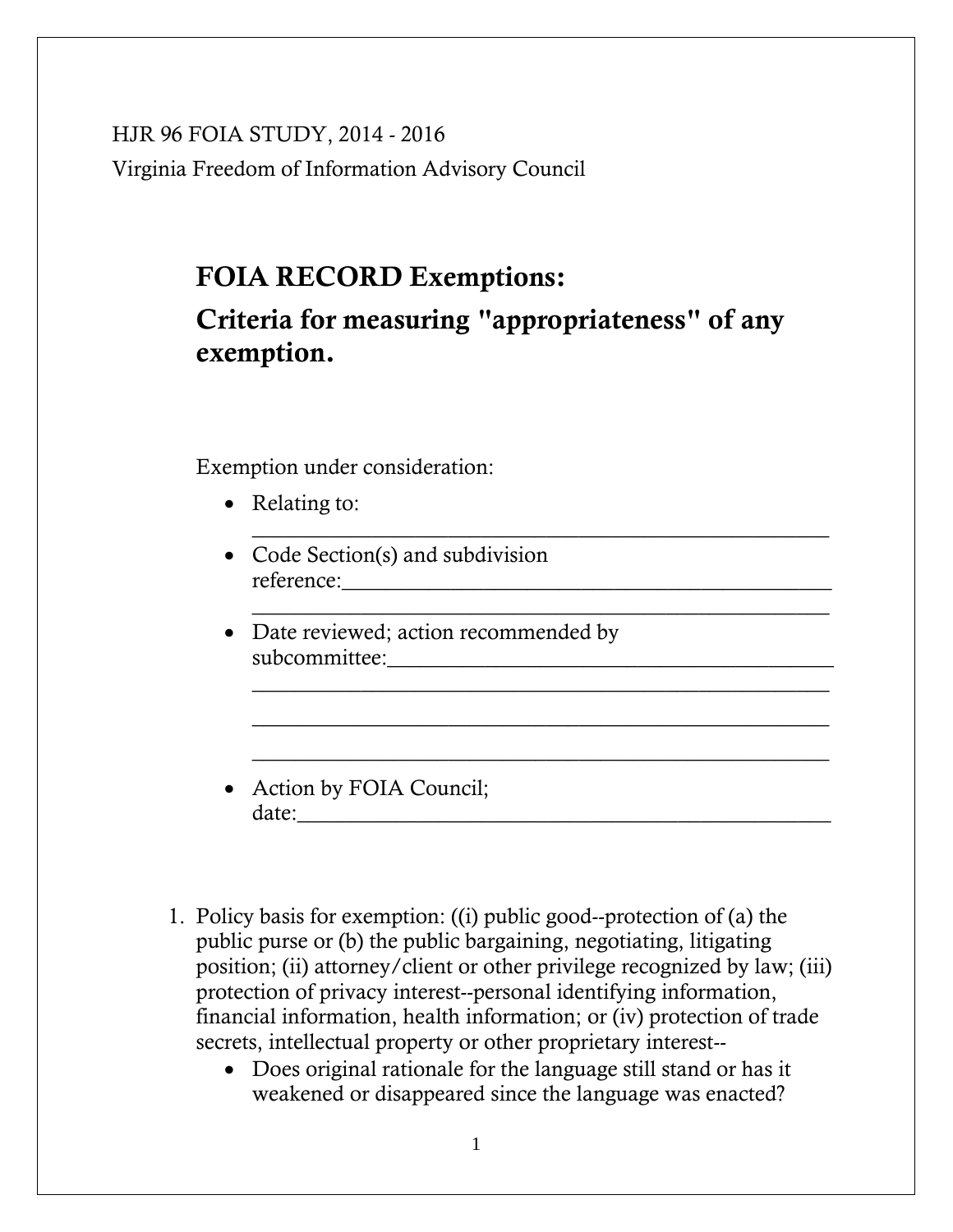- 2. Application of the narrow construction rule found in FOIA at  $\S 2.2$ - $3700 -$ 
	- Is the language easy to understand and apply or does it create gray areas of interpretation that invite disagreements?
	- Is language consistent with other provisions of FOIA or does the imprecise use of words/phrases generate ambiguities?
	- Is language necessary in light of other provisions of the Code of  $VA?$

- 3. Need to update and/or clarify nomenclature/technology terms--
	- Is the language redundant or repeat concepts already expressed in  $\bullet$ FOIA?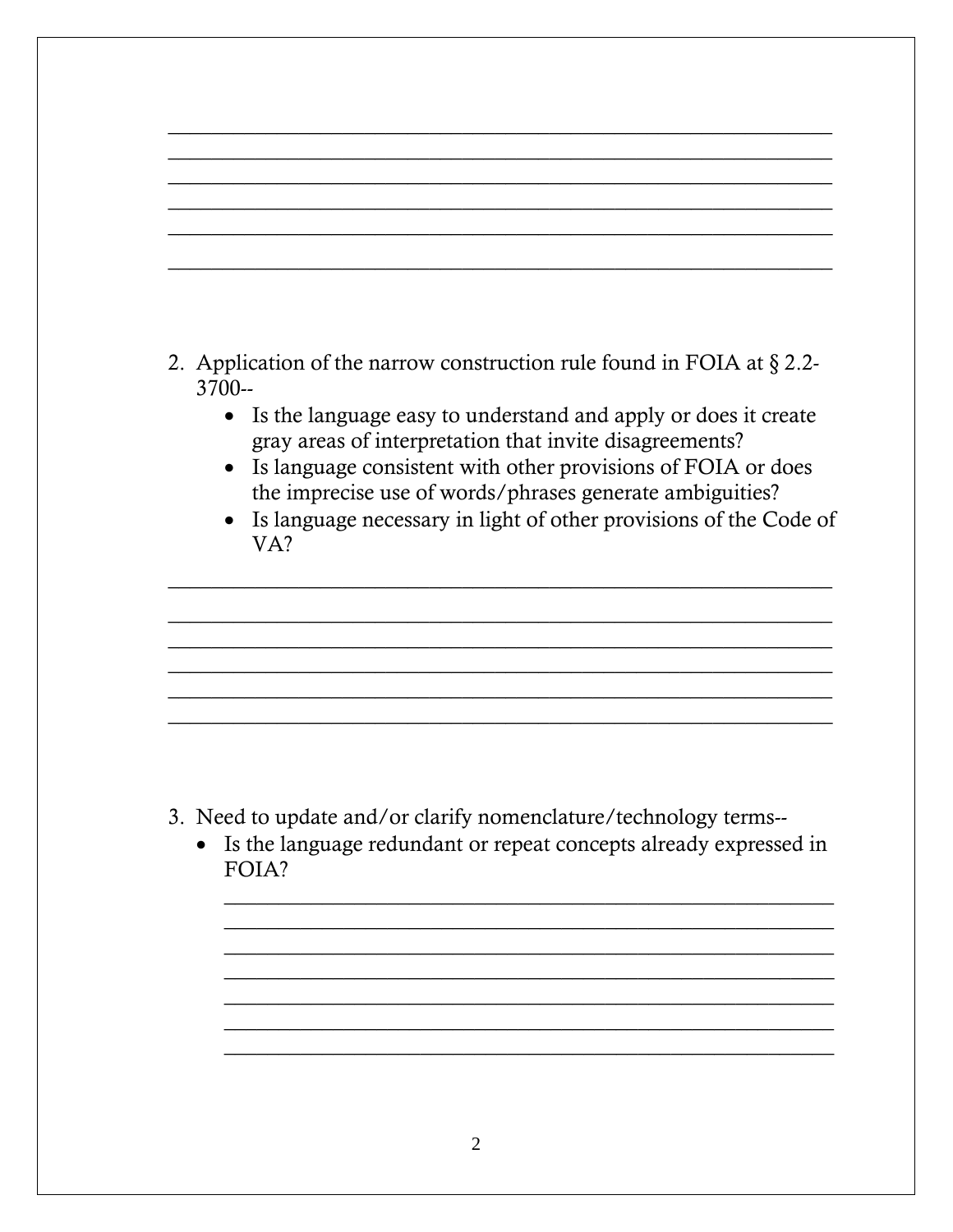- 4. Impact of VA Supreme Court decisions and/or opinions of the Attorney General and/or the FOIA Council that interpret this exemption--
	- Should current language be changed to reflect these decisions/opinion?

5. Legislative history and intent, to the extent available.

6. Need to review comparable provisions in other states' FOIA laws; if so, do other states' statutes improve or provide needed clarity?

7. Staff recommendations, if any.

8. Notes.

July 8, 2014 Meeting: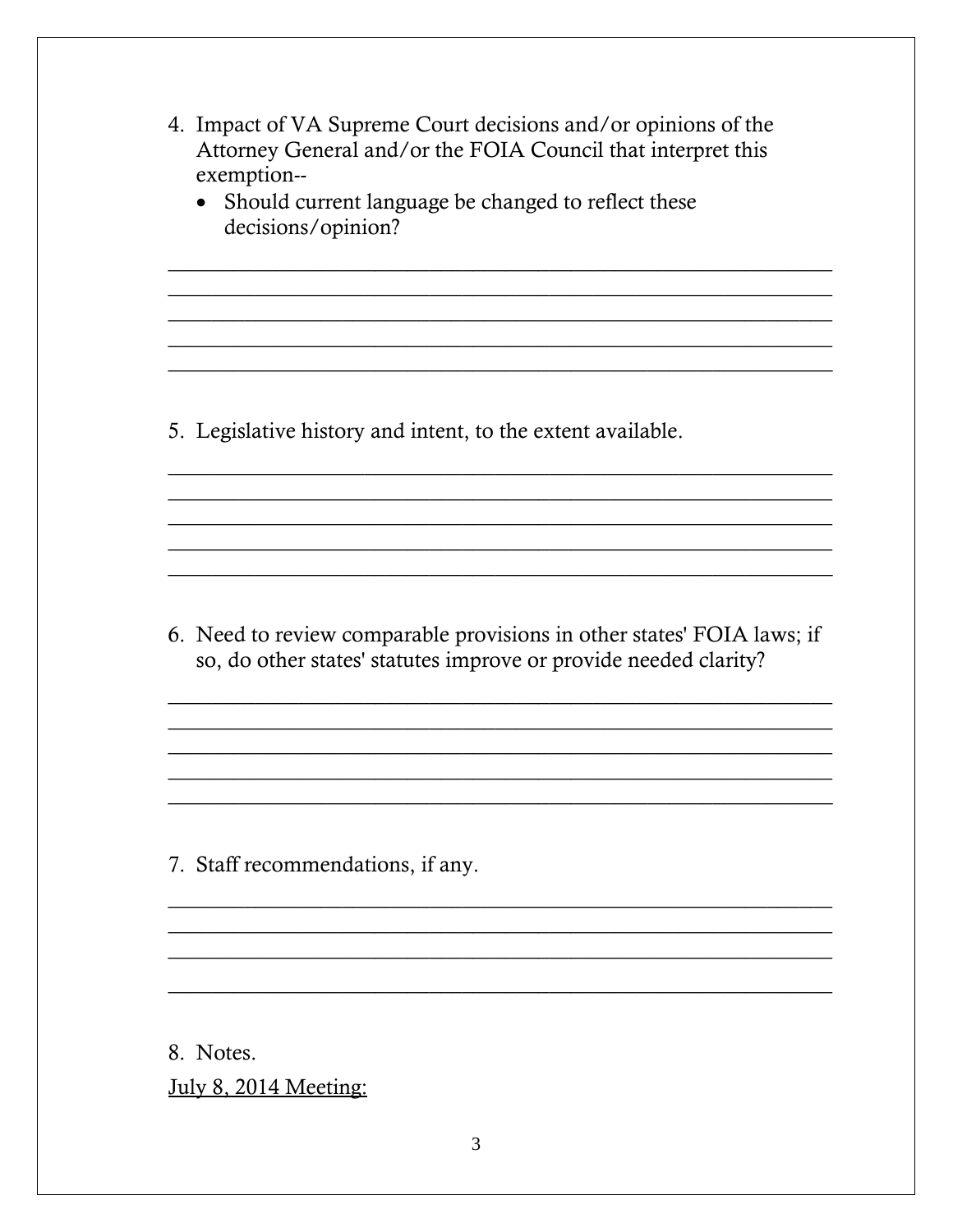Abbreviations:

| c. or cc.   | chapter(s) of Acts of Assembly   |
|-------------|----------------------------------|
| 'EE         | Employee                         |
| 'ER         | Employer                         |
| K           | Contract                         |
| <b>NIR</b>  | No Issue Raised                  |
| N/C         | No Comments                      |
| Pbod        | Public Body                      |
| Prec        | Public Record                    |
| Rec         | Recommendation                   |
| <b>TBC</b>  | To Be Continued                  |
| <b>VACO</b> | VA Association of Counties       |
| <b>VCOG</b> | VA Coalition for Open Government |
| <b>VML</b>  | VA Municipal League              |
| <b>VPA</b>  | <b>VA Press Association</b>      |

Subcommittee member and staff name abbreviations:

| RT        | Robert (Bob) Tavenner |
|-----------|-----------------------|
| <b>CA</b> | Chris Ashby           |
| <b>SH</b> | Stephanie Hamlett     |
| EJ        | Ed Jones              |
| TO        | Tim Oksman            |
| ME        | Maria Everett, staff  |
| AG        | Alan Gernhardt, staff |

\_\_\_\_\_\_\_\_\_\_\_\_\_\_\_\_\_\_\_\_\_\_\_\_\_\_\_\_\_\_\_\_\_\_\_\_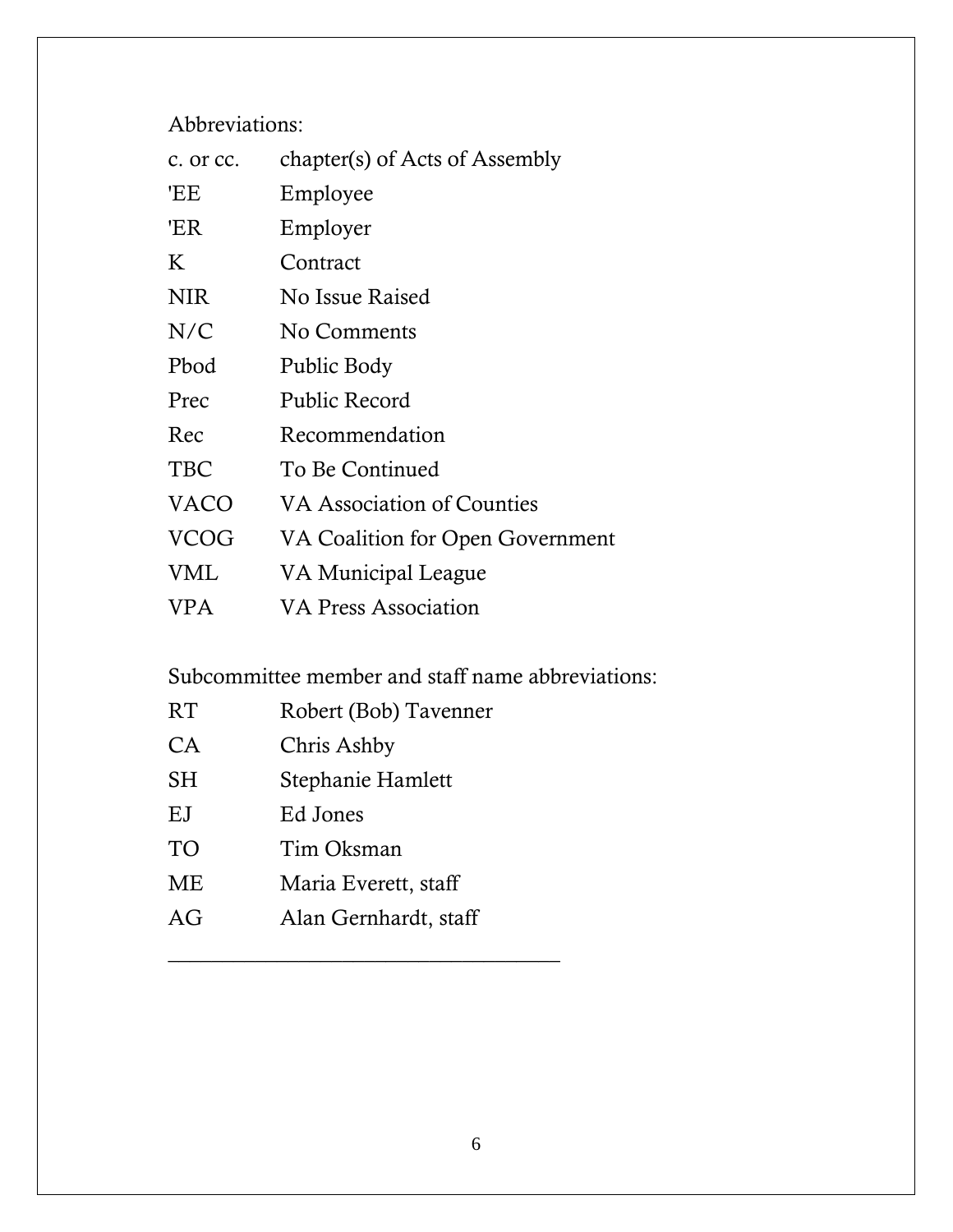#### CRITERIA FOR REVIEWING SELECTED EXEMPTIONS

*Approved at November 6, 2007 Committee meeting*

- $\Box$  1) Is the exemption narrowly crafted?
	- a) The Public Records Act mandates disclosure unless the records fall within specific exemptions which "exempts or prohibits disclosure of specific information or records." RCW 42.56.070.
	- b) Exemptions are construed narrowly. RCW 42.56.030.
- 2) Is the exemption of information or records implied?
	- a) Agencies and parties may only rely on exemptions that are expressly authorized by statutory or constitutional provisions. RCW 42.56.070.
- 3) Is the exemption codified under RCW 42.56?
	- a) If not, is there a conflict between the mandate of disclosure under RCW 42.56, and the required non-disclosure of specific information or records under the other statute?
	- b) Should the exemption be re-codified or amended to specifically reference RCW 42.56?
- $\Box$  4) Is the exemption mandatory?
	- a) Agencies are required to exercise discretion and redact specific information. RCW 42.56.070; RCW 42.56.210. "[T]he exemptions of this chapter are inapplicable to the extent that information, the disclosure of which would violate personal privacy or vital governmental interests, can be deleted from the specific records sought." RCW 42.56.210.
	- b) Should the exemption identify a specific vital government interest? The Legislature's "choice of the word 'vital' must be given due respect." AGLO 1976 No. 47.
	- c) Should the exemption be amended to allow the agency discretion to redact certain information?
- 5) Could the exemption include statistical information?
	- a) No exemption may be construed to permit the nondisclosure of statistical information not descriptive of any readily identifiable person or persons. RCW 42.56.210.
- $\Box$  6) Is the application of the exemption time-limited? If not, can it be time limited?
- $\Box$  7) Can the exemption be clarified?